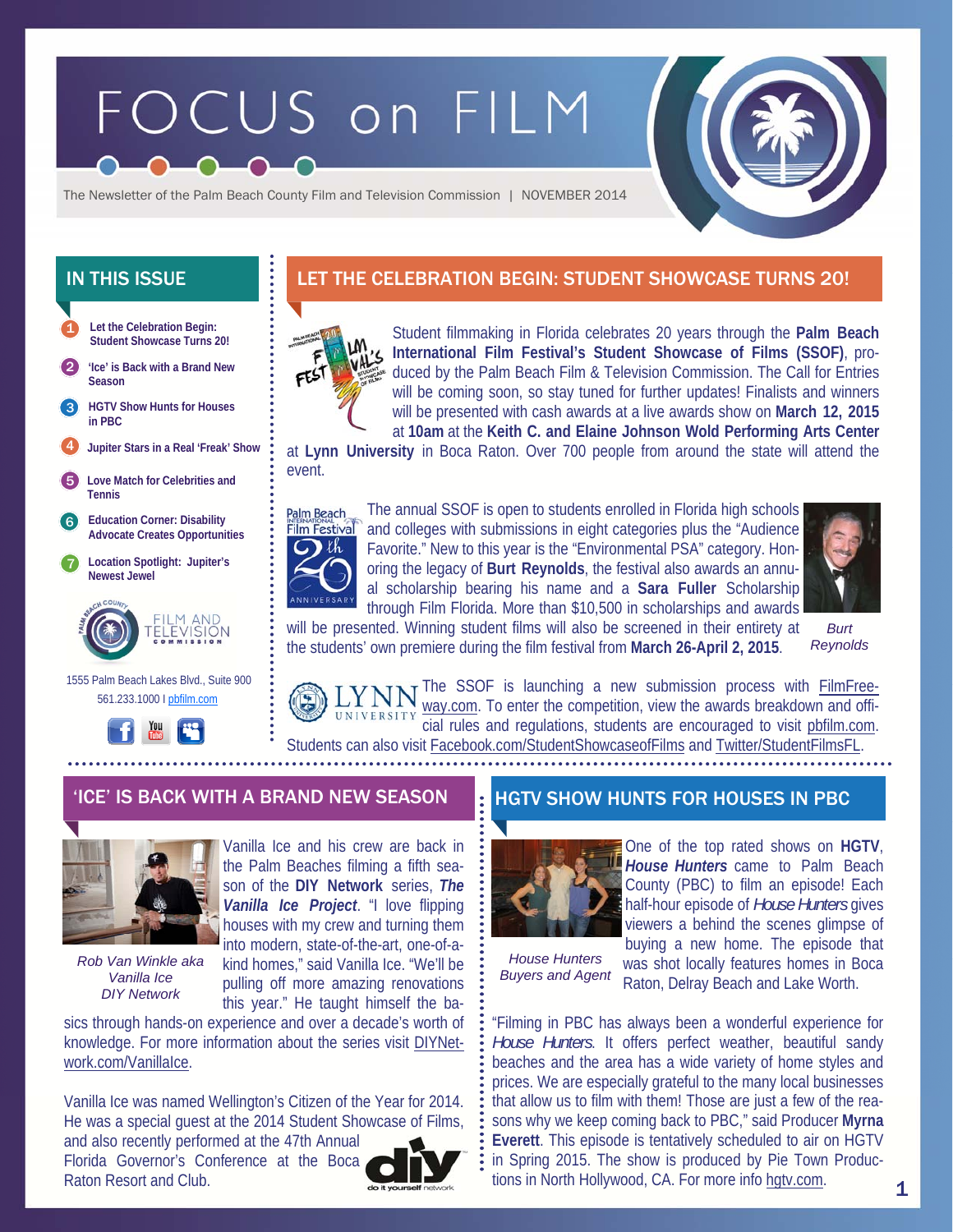

FOCUS ON FILM



The Town of **Jupiter** is in the spotlight as *American Horror Story: Freak Show* begins to air on **FX**. The year is 1952. A troupe of curiosities has just arrived to town, coinciding with the strange emer-

gence of a dark entity that threatens the lives of townsfolk and freaks alike. This is the story of the performers and their journey amidst the dying world of the American carny experience. The cast includes Jessica Lange, Kathy Bates, and Angela Bassett. *Jessica Lange* 

Jupiter has always been home to movie star Burt Reynolds who said, "Jupiter is a perfect setting for the show." For more information visit fxnetworks.com/ahs.

## STUDIO EARNS MAJOR ACCOLADE

**G-Star Studios** was named one of the seven largest and most innovative soundstages and studios in the world according to *SSN Magazine* (Studio Systems News)!



#### *G-Star Studios*

G-Star was honored with the "Masterful Control of the Weather" award. Greg Hauptner, Founder/CEO of G-Star, highlights its technological advances. "On the roof there are four gigantic blowers. You can do full forest fires. Just click on the remote control and it will suck out all the smoke in two minutes. It has quick release drains; you can do hurricanes, rainstorms, it's a totally controlled atmosphere. Perhaps its most important feature is its ability to cool down the stage with gigantic, durable air -conditions that can handle over a half-million cubic square feet and can be switched on and off instantly. Not to mention that the studio is a non-profit, and you can shoot there for a minimal cost if you utilize their high school interns. The G-Star Studios complex envelopes110,000 sq. ft." said Hauptner .

For more information please visit either ssninsider.com or gstarstudios.com.



#### IUPITER STARS IN A REAL 'FREAK' SHOW GOLIATH GROUPER ATTRACTING TOURISM



As snorkeling and scuba diving are becoming an inherent part of recreational activities in the Palm Beaches, it is creating new opportunities in all areas of the diving market; i.e. televi-

sion, still photography and digital media production. Every year, scuba divers and snorkelers visit the area to enjoy its abundant sea life. Some of that sea life, the Goliath Grouper are becoming very popular with divers. "When Jim Abernethy and I witnessed a spawning event about three years ago, very few people knew of this dive travel opportunity….today divers from all over the world travel here to experience this," said **Diver Dan Volker**. Volker is creating a series of videos about the Goliath Grouper. For more info call 561.233.1000. *Goliath Grouper* 

#### NEWSMAX INKS DEAL WITH CARIBBEAN

**Newsmax TV Newsmaxme C** has signed its first international distribution agreement with the **Caribbean Cable Cooperative (CCC)**, which represents 30 English language operators in 23 countries. Newsmax is currently carried in more than 35 million U.S. cable/satellite homes, and the new deal extends the Newsmax TV footprint internationally. "The Caribbean is a lucrative market close to the U.S., with many American's watching as they live in, or travel through the area," said CEO **Christopher Ruddy**. "The deal with the CCC represents a significant development in establishing the new service as a valuable information and lifestyle source for a large, diverse and global audience."

Newsmax TV provides independent news and analysis. With headquarters in West Palm Beach and Boca Raton, FL, Newsmax offers nine hours of live programming, which will expand to 15 hours of live programming by early 2015, according to Newsmax. For more info visit newsmaxtv.com.

#### CEG UNVEILS CREATIVE NEW SPACE IN BOCA RATON



*CEG's New Office Space* 

**CEG**, the producers of the award-winning *Better Living* series announced the opening a new facility in **Boca Raton**. The group has an expansive franchise of programs including the long-running *Health & Family* with Dr. Marla, *In The Kitch* with celebrity chefs Fabio Vivianni, Casey Thompson and Lindsay Autry, as well as *MomSquad* with Julie Edelmen.

"One of the first things you notice when you enter the space is our inspiring black and white décor. We've strategically created muse areas throughout the office," said Patricia Elliott-Sayer, President

and Co-Founder. "From our ping-pong table and popcorn machine to our meditation and yoga room complete with daily instructors, the environment is intended to foster both creativity and positivity." For more info call Lisa Baez at 561.265.4115 ext. 306.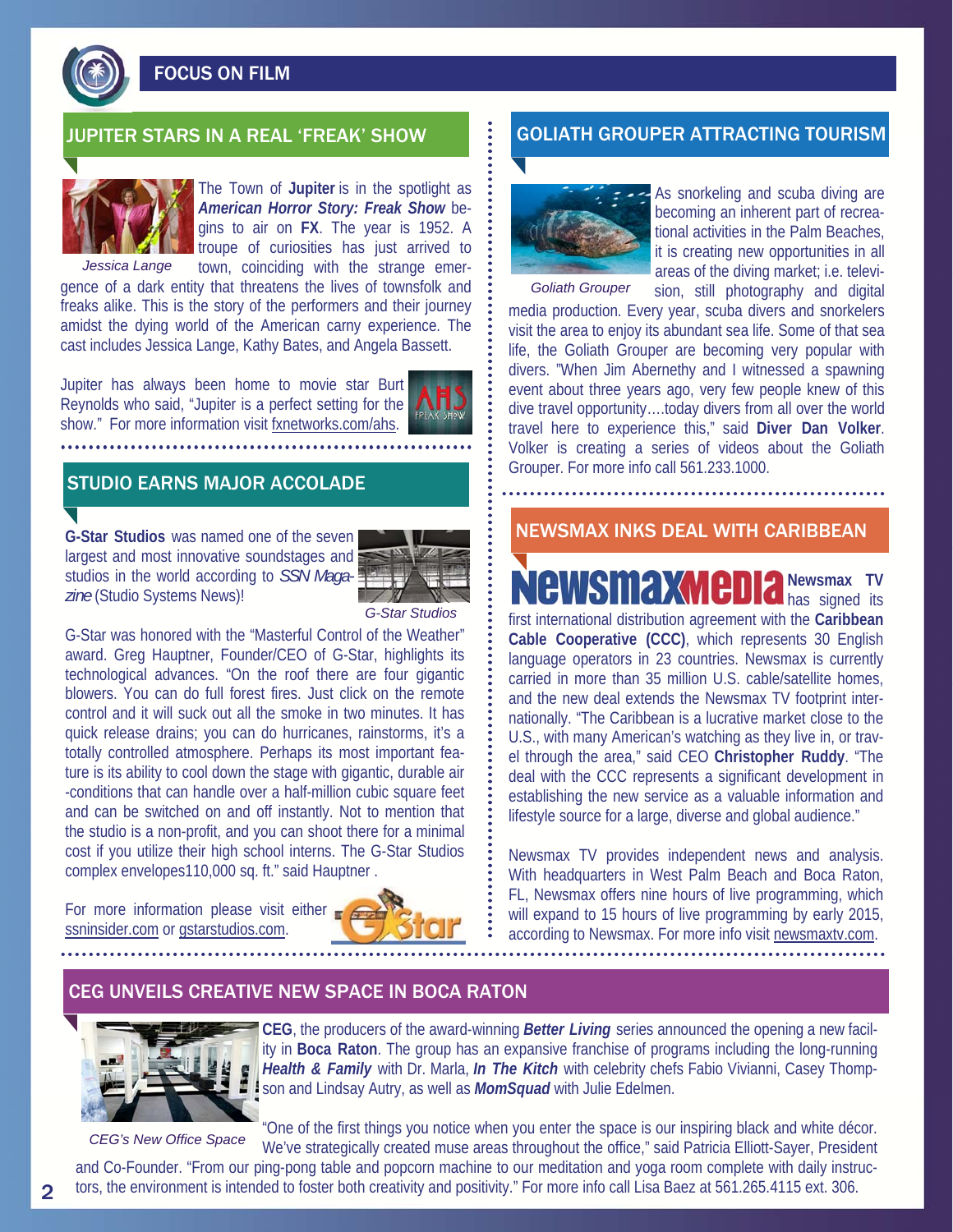

## LOVE MATCH FOR CELEBRITIES AND TENNIS **1 BY CAR SHOW TV SPEEDS INTO PBC**



Television personality **Gayle King**, former host of entertainment tonight **Rob Marciano**, comedian **Dennis Miller**, and actor **T i m o t h y** 

*Gayle King Dennis Miller Tim Olyphant* 

**Olyphant**, head a list of

celebrities who will participate in the **Chris Evert/Raymond James Pro-Celebrity Tennis Classic.** The event will be held Nov. 21-23 at the **Boca Resort & Club** and the **Delray Beach Stadium & Tennis Center**. ESPN will cover the action, and will air highlights from the event in 2015 during the Australian Open. "It is fitting that in our 25th year we will have our best lineup ever," said Evert, who is one of ESPN's lead tennis analysts.



Evert, an Int'l Tennis Hall of Famer and South Florida philanthropist, began hosting the event after retiring from professional tennis in 1989, and more than \$21 million has been raised during that time. For more info visit chrisevert.org.

The FTC welcomes two new

*Chris Evert at the annual tournament*  . . . . . . . . . . . . . .

#### A BIG WELCOME AND A FAREWELL...



employees **Christy Tricoli**  and **Shelby Todd**! Christy worked at the Home Shopping Network and the Metro Orlando Film Commission *Giselle Christy Shelby Bodden Tricoli Todd* 

before joining our team, and continues her position as the Executive Administrator for Film Florida. Shelby will be graduating from FAU in 2015 with her B.A. in Communication Studies and a minor in Graphic Design. The FTC also said goodbye to **Giselle Bodden** who accepted a position with Discovery Channel Latin America. Good luck!

# Thomas

*Car Show Television*  is a prime time TV program that features car

shows! The show is the brainchild of Alex Berry and Andrew McClary, both TV veterans from local television production companies. *Car Show Television* features everything from small, local sports pub shows to major international events. Featured celebrities who have appeared on the show include Jay Leno, Wayne Carini (*Chasing Classic Cars*), and Ted Vernon (*South Beach Classics*).

The show airs five times per week in PBC on **WHDT**. On Comcast, they are channel 17 in Standard Definition, and 438 in Hi-Definition. *Car Show Television* was also picked up by **Untamed Sports**, placing them in 14 markets outside of South Florida. On the internet, *Car Show Television* has a social media presence, reaching over 58,000 people per week via Facebook. While they will continue with the broadcast 30 minute format for television, their emphasis will continue to be in short-form original and exclusive content via webisodes. For more info visit carshowtv.com.

#### PROMO AIRS ON AMERICAN AIRLINES

**DISCOVER** 

**Discover The Palm Beaches** hired **Getaway Places TV** to produce a THE PALM BEACHES piece on The Palm Beaches. The :60 second segment is currently airing on

3

all 2,900 monthly American Airlines flights in first and business class. This promo will reach an estimated 140,000 passengers on American's seat-back video screens.

Moreover, the segment will run on Bravo, the Travel Channel and the CNN Airport Network once per day, three times per week for one week (nine airings). For more information visit palmbeachfl.com.

### 'STARZ' TO SHINE BRIGHT IN THE PALM BEACHES



**The South Florida Fair** is looking for some of the hottest and most exciting acts to compete against 15TH ANNIVERSARY, each other for the 2015 Starz of the Future "Winner Takes All" Competition. All age groups will  $\frac{1}{2}$ .  $\frac{1}{2}$  audition to compete for a cash prize of \$2500, sponsored goods, an opportunity to be featured at the 2015 South Florida Fair, and other events produced by SOR Entertainment, Inc.

Auditions for the 15th annual competition will take place on December 6 from 10am-6pm, and December 8 from 5pm-9pm. The competition will take place from January 23-January 25, 2015. Talents of all kinds are invited to try out for this exciting new program! Individuals and groups are welcome including singers, dancers, bands and specialty acts. No animal or fire acts. The South Florida Fair takes place January 16-February 1, 2015. For more info call 561.329.7892 or visit southfloridafair.com/starzofthefuture.